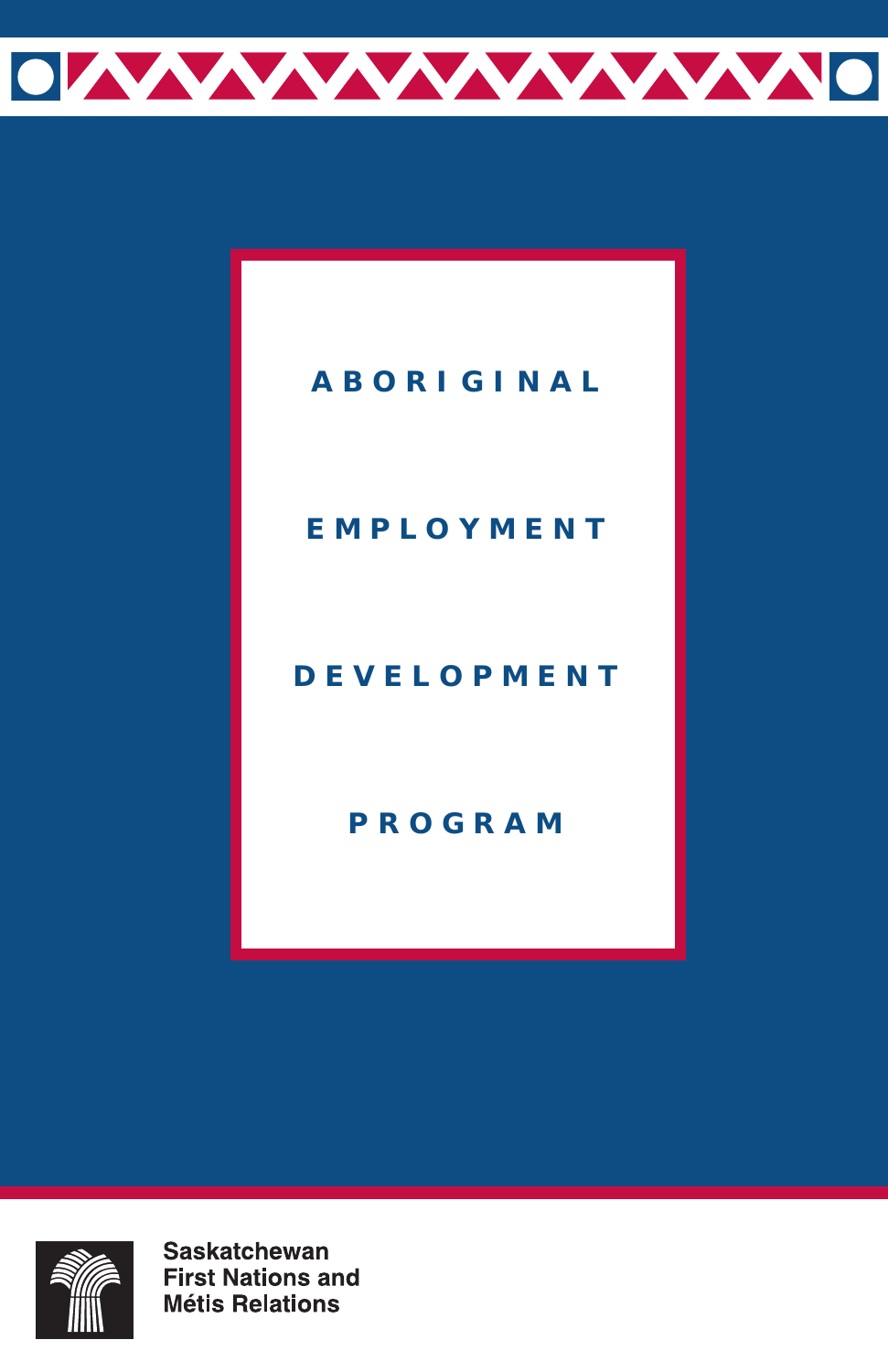## Table of Contents:

| Why the Aboriginal Employment Development Program (AEDP)? 1 |
|-------------------------------------------------------------|
|                                                             |
|                                                             |
| 1. The Aboriginal Representative Workforce Strategy 3       |
|                                                             |
|                                                             |
|                                                             |
|                                                             |
|                                                             |
| The Provincial Aboriginal Representative                    |

<u>WWWWWWW</u>

## For more information contact:

Aboriginal Employment Development Program 710 – 1855 Victoria Avenue Regina, Saskatchewan S4P 3T2 Phone: (306) 787-6250 • Fax (306) 798-0004 aedp@fnmr.gov.sk.ca

#### **www.fnmr.gov.sk.ca**



**Saskatchewan First Nations and Métis Relations**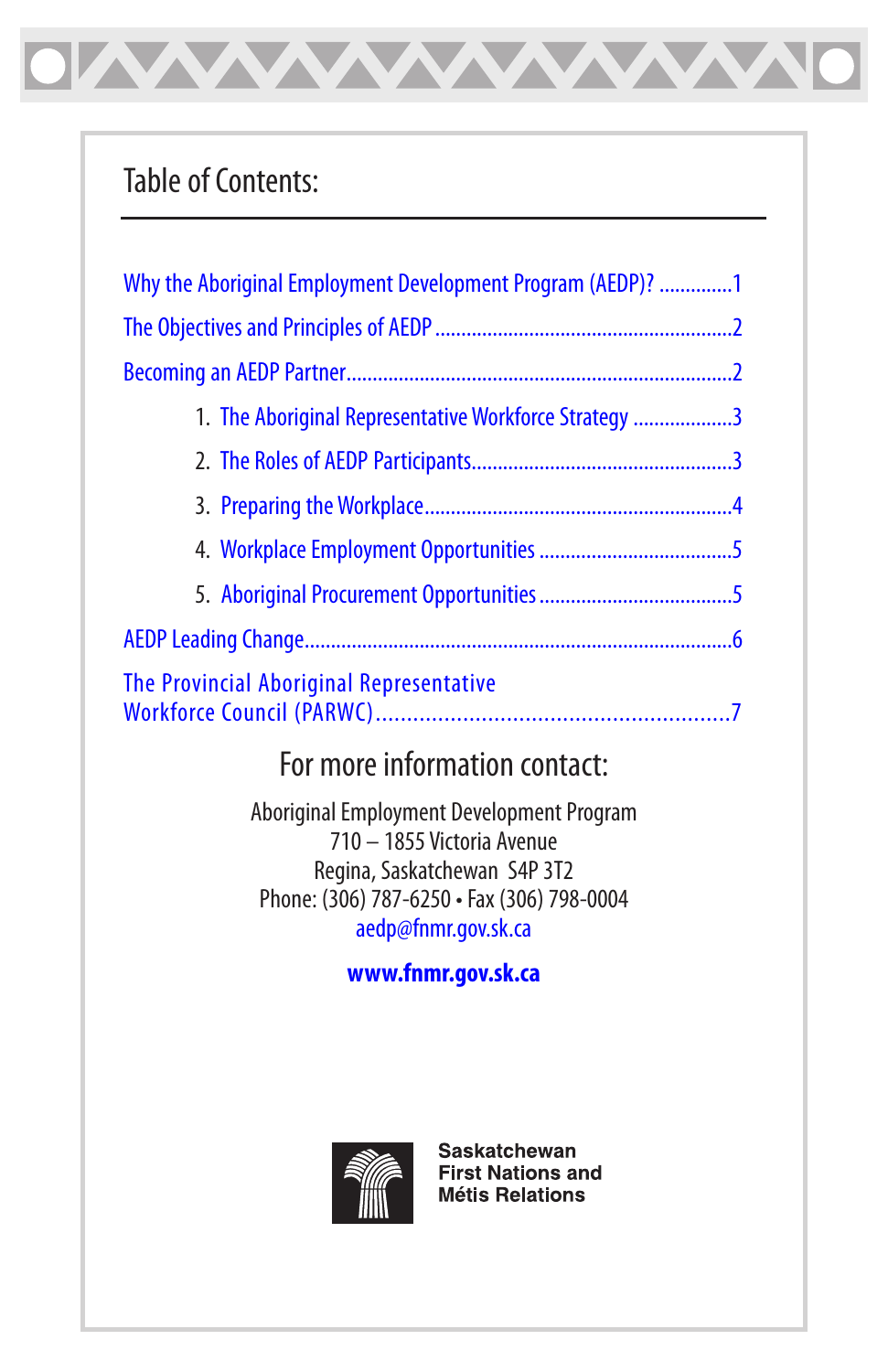<span id="page-2-0"></span>

### WHY THE ABORIGINAL EMPLOYMENT DEVELOPMENT PROGRAM (AEDP)?

Saskatchewan's workforce will look much different in ten years. Today's workforce is aging and expected mass retirements will significantly reduce Saskatchewan's labour supply. Meanwhile the Aboriginal population is growing. In 2001, 65% of 130,000 Aboriginal people in Saskatchewan were under the age of 25. By 2012, it is expected that one in three students in the K-12 system will be of Aboriginal descent and an additional 46,000 Aboriginal people will be of working force age.

To help address high unemployment rates in the Aboriginal community, and meet the human resource demands anticipated by labour shortages in the near future, the Government of Saskatchewan created the Aboriginal Employment Development Program (AEDP).

The AEDP works with employers to identify employment needs and remove barriers to ensure a workplace that is grounded in fairness, respect and dignity, trust and open communication. These employers measure the success of non-discriminatory hiring practices of qualified applicants.

Partnerships seek to prepare the workplace for the current and future Aboriginal workforce. Partners review workplace policies, provide Aboriginal misconception training to staff, and communicate the employment and economic opportunities to Aboriginal communities and training institutions.

As part of the program, the Aboriginal Representative Workforce Strategy was implemented with the goal of having Aboriginal workers represented at all occupational levels (entry, middle, and senior management) in the provincial workforce<sup>1</sup>.

1 2001 Aboriginal Peoples Survey, Statistics Canada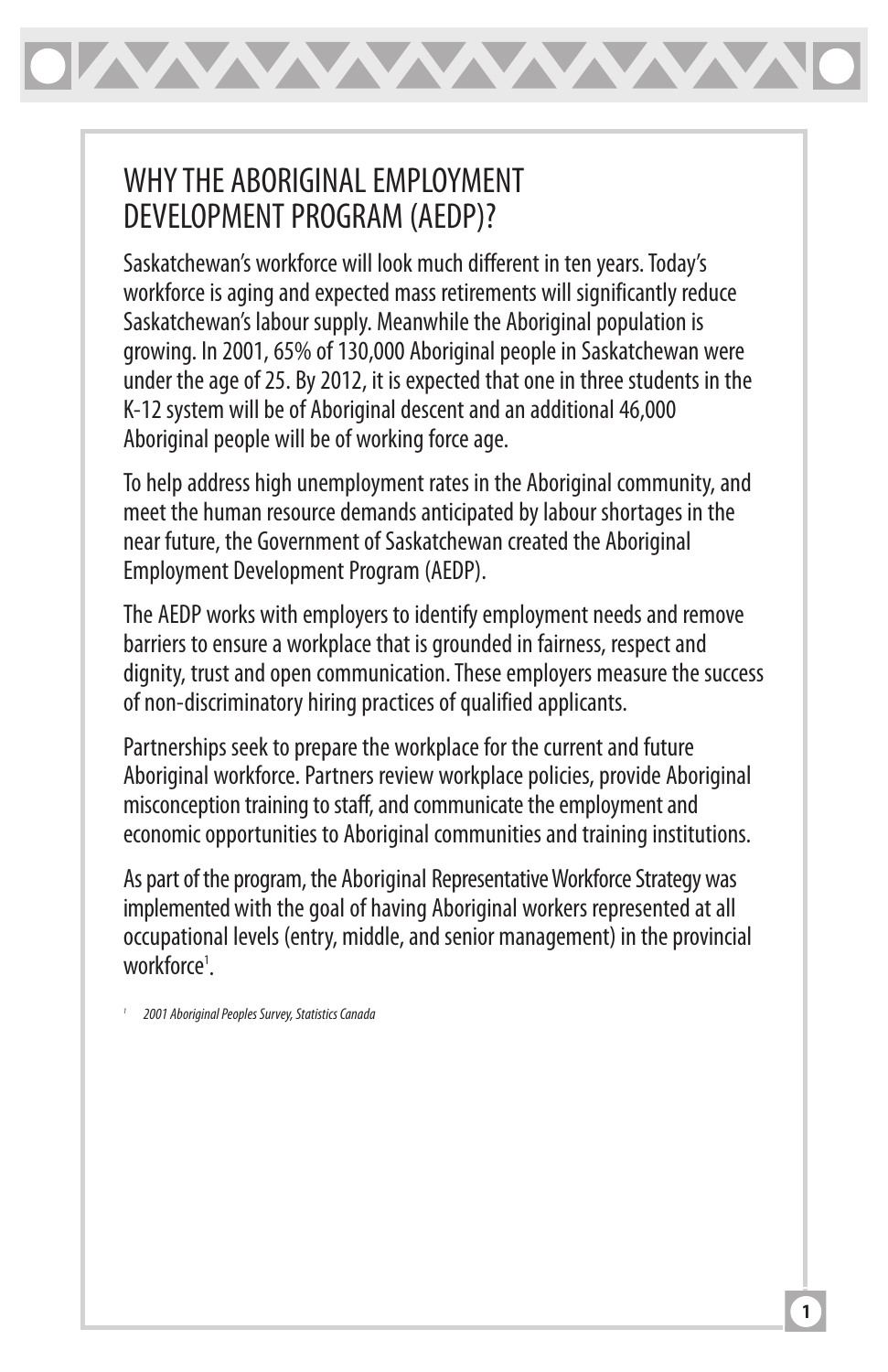<span id="page-3-0"></span>

### THE OBJECTIVES OF AEDP:

- To foster
	- Employment Development
	- Economic Development
	- Workplace Cultural Development

## THE PRINCIPI ES OF AFDP:

- Cooperation
- Fairness
- Consistency
- Mutual Respect
- Open Communication
- Committees are formed to:
	- Negotiate how the partnership will unfold.
	- Co-monitor progress, and to co-evaluate the results.

# BECOMING AN AEDP PARTNER

The current and future Aboriginal workforce is preparing to participate in Saskatchewan's labour market. If you want your workplace to become a fair and welcoming environment for Aboriginal people, consider becoming an AEDP partner and implementing the Aboriginal Representative Workforce Strategy. Partnership agreements are in principle. How each agreement unfolds is unique and is negotiated between the parties.

Aboriginal Employment Development Program 710 – 1855 Victoria Avenue Regina, Saskatchewan S4P 3T2 Phone: (306) 787-6250 • Fax (306) 798-0004 aedp@fnmr.gov.sk.ca www.fnmr.gov.sk.ca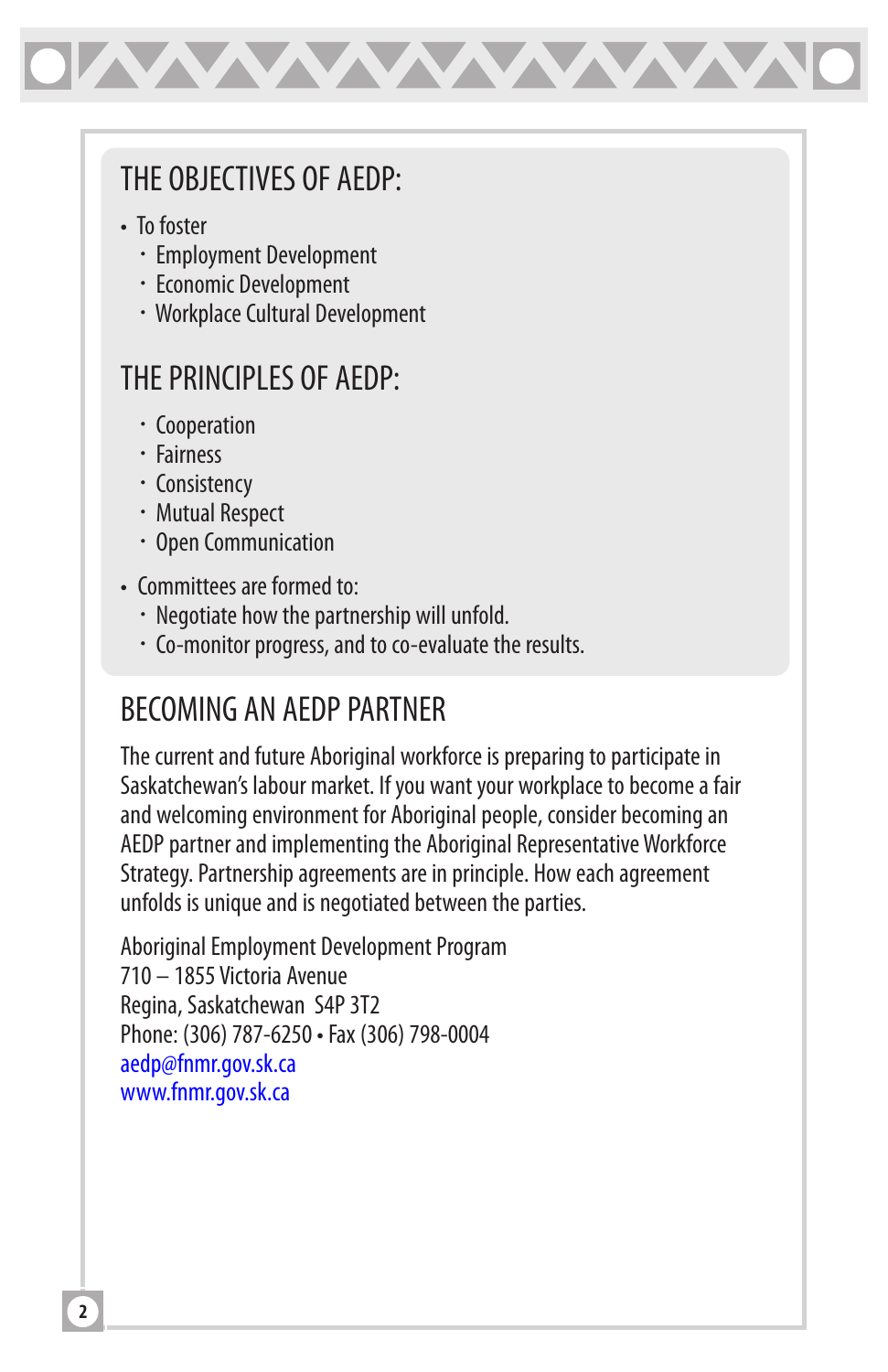# <span id="page-4-0"></span>1. THE ABORIGINAL REPRESENTATIVE WORKFORCE STRATEGY

The Aboriginal Respresentative Workforce Strategy is an employer focussed process that works to ensure the workplace is a fair and welcoming environment for Aboriginal people. This includes addressing possible barriers to Aboriginal employment, identifying employment and business opportunities, enhancements to collective bargaining agreements, and providing Aboriginal misconception training for employees at all levels of the organization.

Employers typically form a steering committee to ensure the Aboriginal Representative Workforce Strategy moves forward. Membership on the committee consists of the employer and representatives from Saskatchewan First Nations and Métis Relations. Membership may also include, but is not limited to, employee unions, education or training institutions, business organizations, and local Aboriginal communities. Every partnership is unique and is reflected by the membership of the steering committee.

In terms of process, steering committees may create implementation plans, operational goals, identify roles and responsibilities, or create monitoring and partnership evaluation criteria. Partnerships are based on a collective decision-making process. Where possible, steering committees may decide to hire an AEDP coordinator dedicated to the coordination and implementation of the strategy in the workplace and with partners. This person can become a role model to others, assist in breaking down workplace barriers, and perform outreach and networking to Aboriginal communities.

## 2. THE ROLES OF AEDP PARTNERS

The success of the Aboriginal Representative Workforce Strategy depends on each partner implementing their role towards creating a workforce that includes Aboriginal people.

#### **Employers**

- Identify and communicate employment and business opportunities in a generic way.
- Establish relationships with Aboriginal communities and organizations.
- Address workplace barriers with misconception training and acceptable dispute resolution processes.
- Hire qualified Aboriginal people.
- If applicable, work with union(s) in partnership to support Aboriginal employment development initiatives.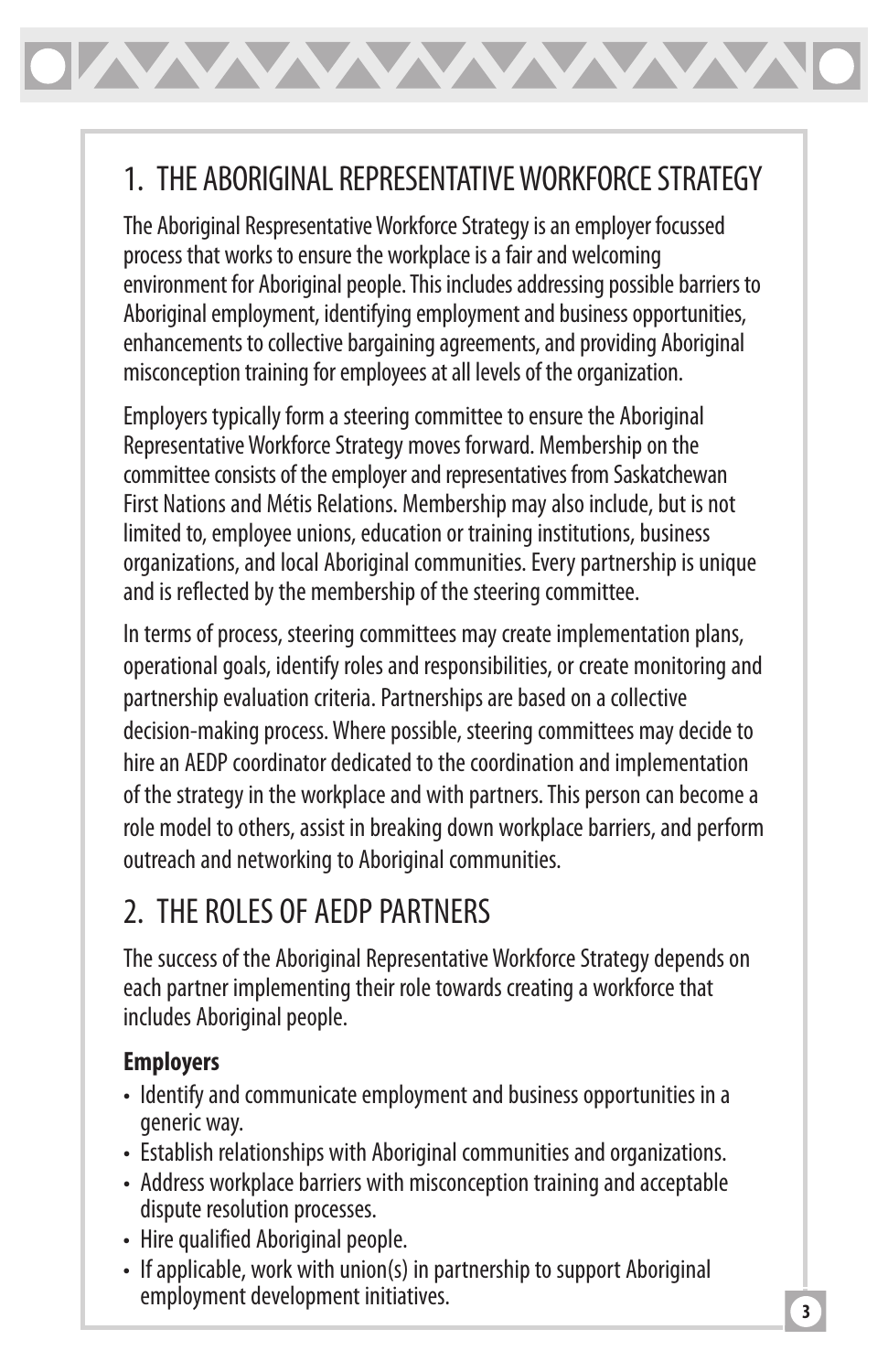<span id="page-5-0"></span>

#### **Aboriginal Community**

- Ensure education is a priority.
- Ensure education meets employer's educational requirements.
- Focus training efforts where opportunities exist.
- Pursue new training opportunities.
- Compete for jobs and business contracts on an equal footing.

#### **Government**

- Facilitate partnerships.
- Ensure programs are relevant for Aboriginal people.
- Communicate opportunities to Aboriginal communities and organizations.
- Provide leadership on policy and programs relevant to the Aboriginal Representative Workforce Strategy.
- Promote public policy that prepares for the changing demographics of Saskatchewan.

#### **Unions**

- Identify and seek resolution to workplace practices that limit or discourage Aboriginal participation.
- Enhance collective agreements with language supporting the Aboriginal Representative Workforce Strategy.
- Engage Aboriginal union members to assume leadership roles within their respective unions.
- Build commitment to the Aboriginal Representative Workforce Strategy within union membership.

#### **Education and Training Institutes**

- Support a K-12 education that makes Aboriginal youth competitive in the labour market.
- Assist Aboriginal communities and people in acquiring education and skills training.
- Ensure education and training programs will meet the skill requirements of the employer demand.
- Become a workplace of choice for Aboriginal people.

# 3. PREPARING THE WORKPLACE

There are several ways that partnerships can work towards preparing the workplace for the inclusion of Aboriginal people.

• Identifying employment and economic opportunities in a generic way and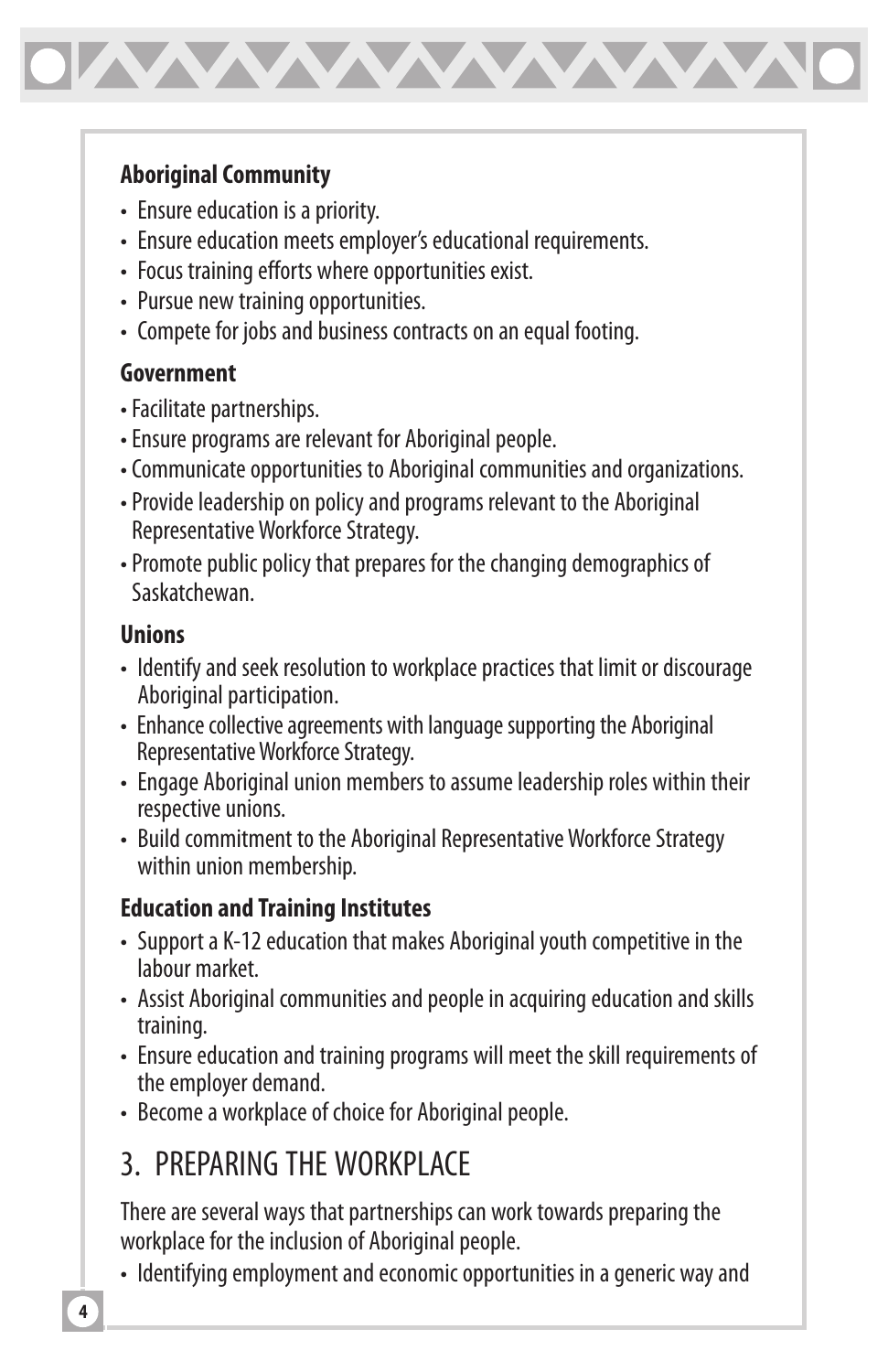<span id="page-6-0"></span>

communicating the information to Aboriginal communities and organizations.

- Working toward becoming the employer of first choice for Aboriginal people, and lead by example.
- Adopting acceptable practices to deal with personal, sexual, and racial harassment.
- Providing Aboriginal misconception training to all staff.
- Ensuring there are retention strategies in place for Aboriginal employees.
- Ensuring that Aboriginal employees are educated on collective agreement rights, and can participate in the business of unions.

# 4. WORKPLACE EMPLOYMENT OPPORTUNITIES

There are two aspects to identifying workplace employment opportunities.

### **Generic Menu of Opportunities**

Successful partnerships depend on the employer identifying the full range of employment opportunities in the workplace. This means providing a generic list of all positions of employment in the workplace, including training and experience requirements, job duties and responsibilities. This will provide information about the employer's education, training and employment needs to Aboriginal communities and people who can acquire the skills to compete in Saskatchewan and Canada's labour market.

### **Review Current Hiring Practices**

Partners are encouraged to examine hiring practices and communication efforts to ensure that fair access to employment is available to all people.

# 5. ABORIGINAL PROCUREMENT OPPORTUNITIES

There are two aspects to identifying economic opportunities in the purchasing of goods and services.

### **Identifying Economic Opportunities**

Successful partnerships depend on the employer identifying the full range of goods and services purchased in order to do business. This might include contracts for construction or renovations, office supplies, cleaning services, food services, purchase of retail merchandise, courier services, etc. This means providing a list of all goods and services purchased by the employer, and sharing this information with Aboriginal communities and business people.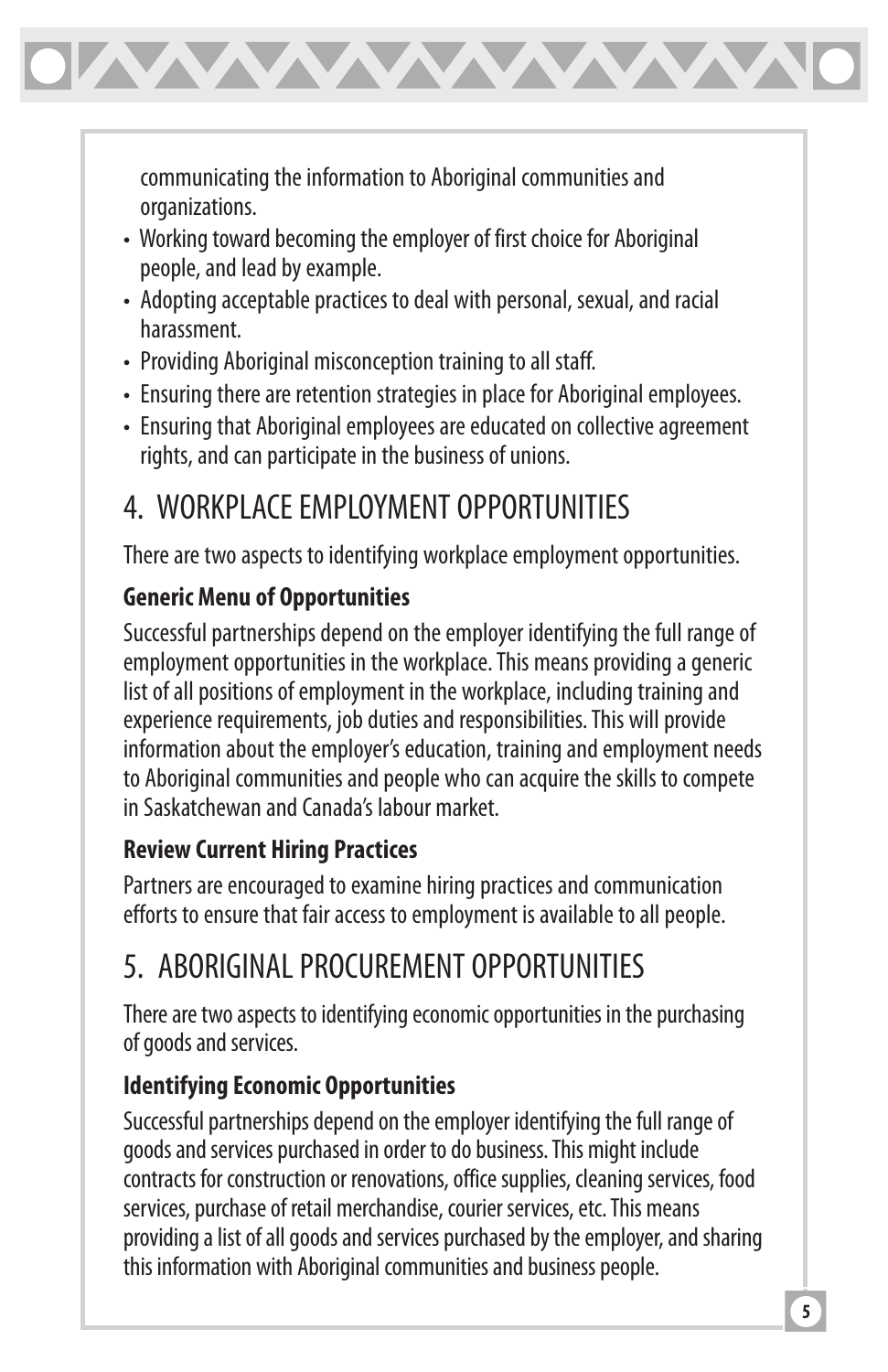<span id="page-7-0"></span>

An economic audit determines all the goods and services required by the employer. The audit provides information about current and future business opportunities with employers.

#### **Fair Access to Contracts**

Partners are encouraged to review how goods and services contracts are awarded to ensure that fair access is available to all Saskatchewan businesses.

Aboriginal entrepreneurs and business organizations are then empowered to compete fairly and equally for business opportunities.

Communicating business opportunities to Aboriginal people will reduce dependency on government, and will enable Aboriginal people to become employers.

# AEDP LEADING CHANGE

#### **Policy Development**

As part of the Government of Saskatchewan, in the Department of First Nations and Métis Relations, the Aboriginal Employment Development Program is working to create a representative workforce that includes Aboriginal people. The AEDP is a leading policy development model which seeks to create fair access to employment and economic opportunities.

#### **Youth Awareness**

The dominant demographic characteristic of the Saskatchewan Aboriginal populations is the large number of youth under the age of 25. The AEDP focuses on communicating future opportunities to Aboriginal businesses, organizations, and communities to ensure Aboriginal youth get the necessary education and training to compete for the opportunities of their choice.

#### **Workshops**

AEDP representatives provide workshops on implementing the Representative Workforce Strategy. Workshops have been conducted throughout Saskatchewan and across Canada.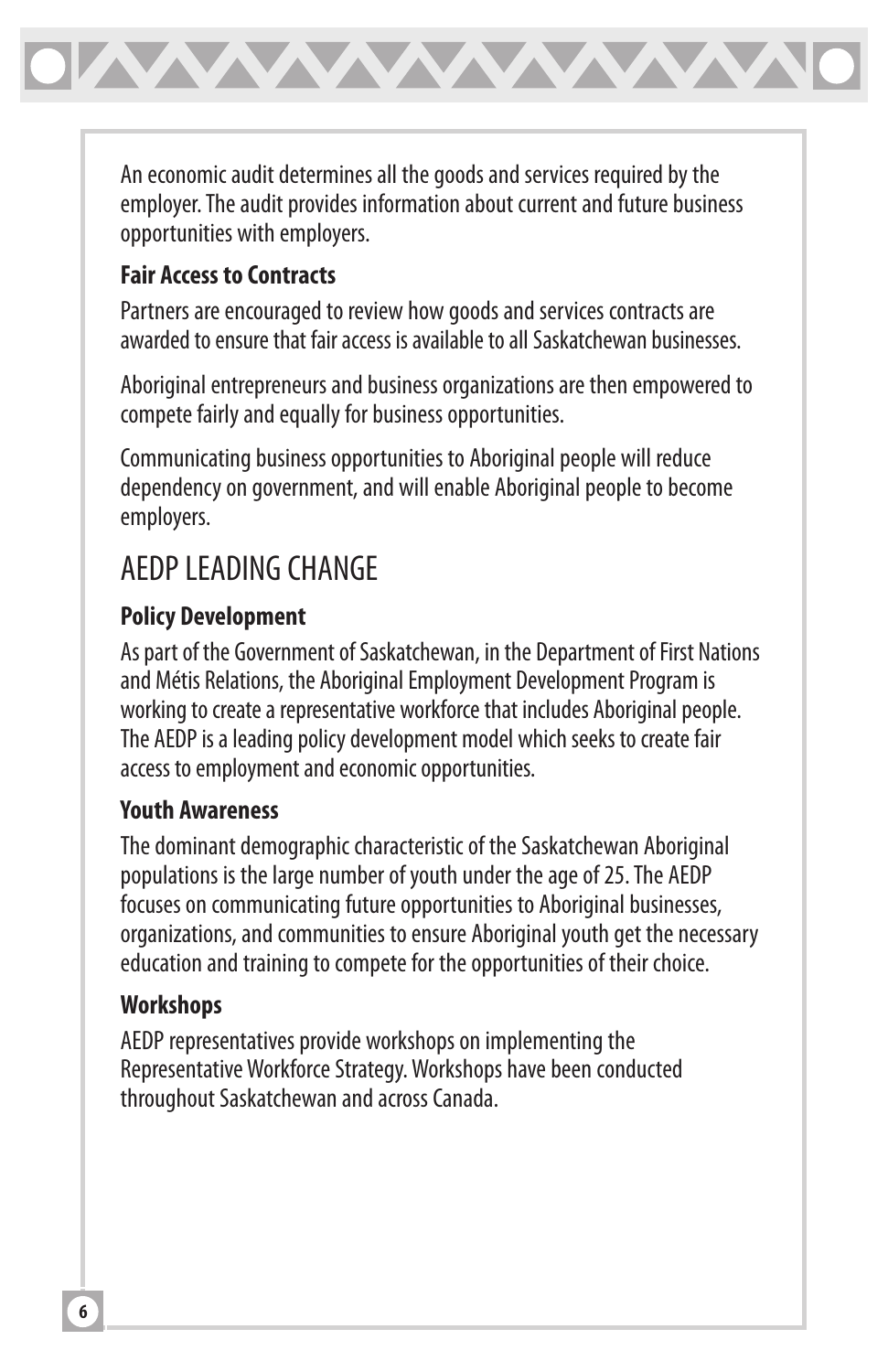<span id="page-8-0"></span>

### THE PROVINCIAL ABORIGINAL REPRESENTATIVE WORKFORCE COUNCIL

AEDP partners are invited to join the Provincial Aboriginal Representative Workforce Council (PARWC). The Council brings partners and participating stakeholders together to share and develop strategies for developing and delivering training, facilitating change, developing succession planning, and linking training and job opportunities to potential Aboriginal employees. Aboriginal people can then better prepare for current or future jobs by obtaining the education and skills required.

The Council shares best practices and creates synergy for the program by working together on development projects. This combination of knowledge, experience and resources optimizes our efforts to achieve a representative workforce in Saskatchewan. To find out more about the Council visit www.parwc.usask.ca